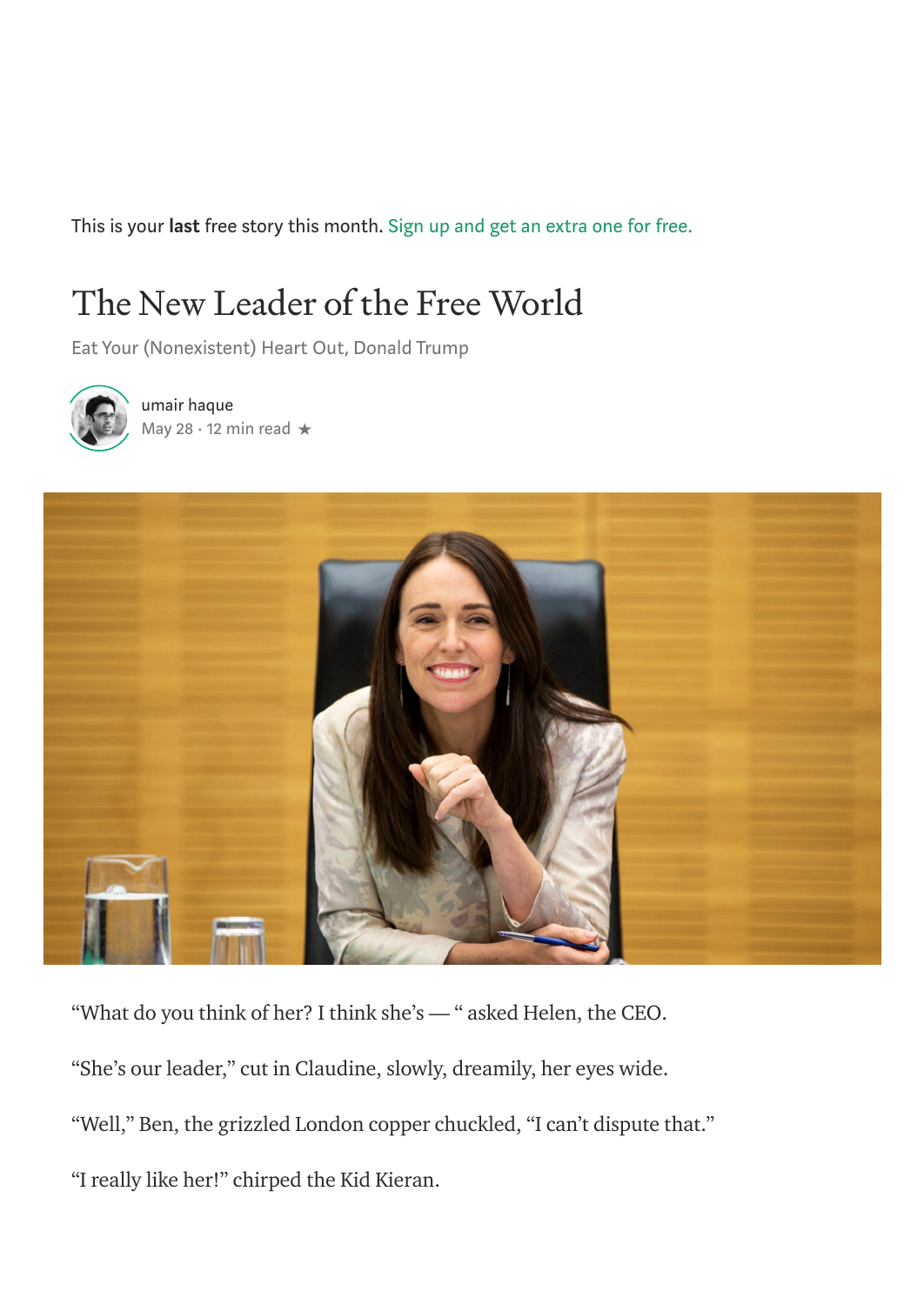"She," concluded my kid sis, "is our Real President." And for once, there was no millennial irony in her voice at all.

The doggies stopped running circles around the green, and looked up at us for a moment, grinning.

"Wait, what? Who is? Is this about Killing Eve?" I was late to this evening's little group of friends from around the world meeting at the park, walking our little buddies, watching them play in the long sunny evenings.

Then it hit me. "Let me guess." I took my best shot.

Claudine clapped in delight. Ben laughed, rolling his eyes. My kid sis beamed approvingly. Helen smiled.

Jacinda Ardern. The new leader of the free world. Isn't she fast becoming something like that to many of those, I suppose, who are still sane and thoughtful people? And there's something deliciously funny about it, precisely because there's also more than a grain of truth in it.

Jacinda is like the anti-Donald. Young woman, old man. Fiery social democrat disgusting ultra-conservative bordering on authoritarian-fascist. Thoughtful, intelligent, empathic, warm woman. Sociopath, narcissist, idiot man-child. The contrast is pretty funny when you think about it. Especially when you imagine the size of the tantrum…that a fool as insecure as [Donald](https://eand.co/donald-trump-american-idiot-1571f3606ea4?source=your_stories_page---------------------------) Trump would throw…at the very thought of… a whole world…admiring a young woman…actually building a better society…more than him.

She's not just the anti-Donald, though. She's the anti-Bolsonaro, the anti-Boris-Johnson, the anti-Nigel, the anti-Putin, anti-Modi. She's the literal antithesis in every way of the strongman politics that have swept across the globe like a volcanic eruption of mass idiocy. I'll come back to that.

One woman keeping the lights of civilization on…against the…collective strongmen of the world. It is funny, because it reveals how weak and stupid and vain they really are. Hence, people like my friends at the dog park look up to….the thirtysomething prime minister of a tiny country at the edge of the world. And also to the country. Let me try to explain, in my own words, why they do. (And by the way, I don't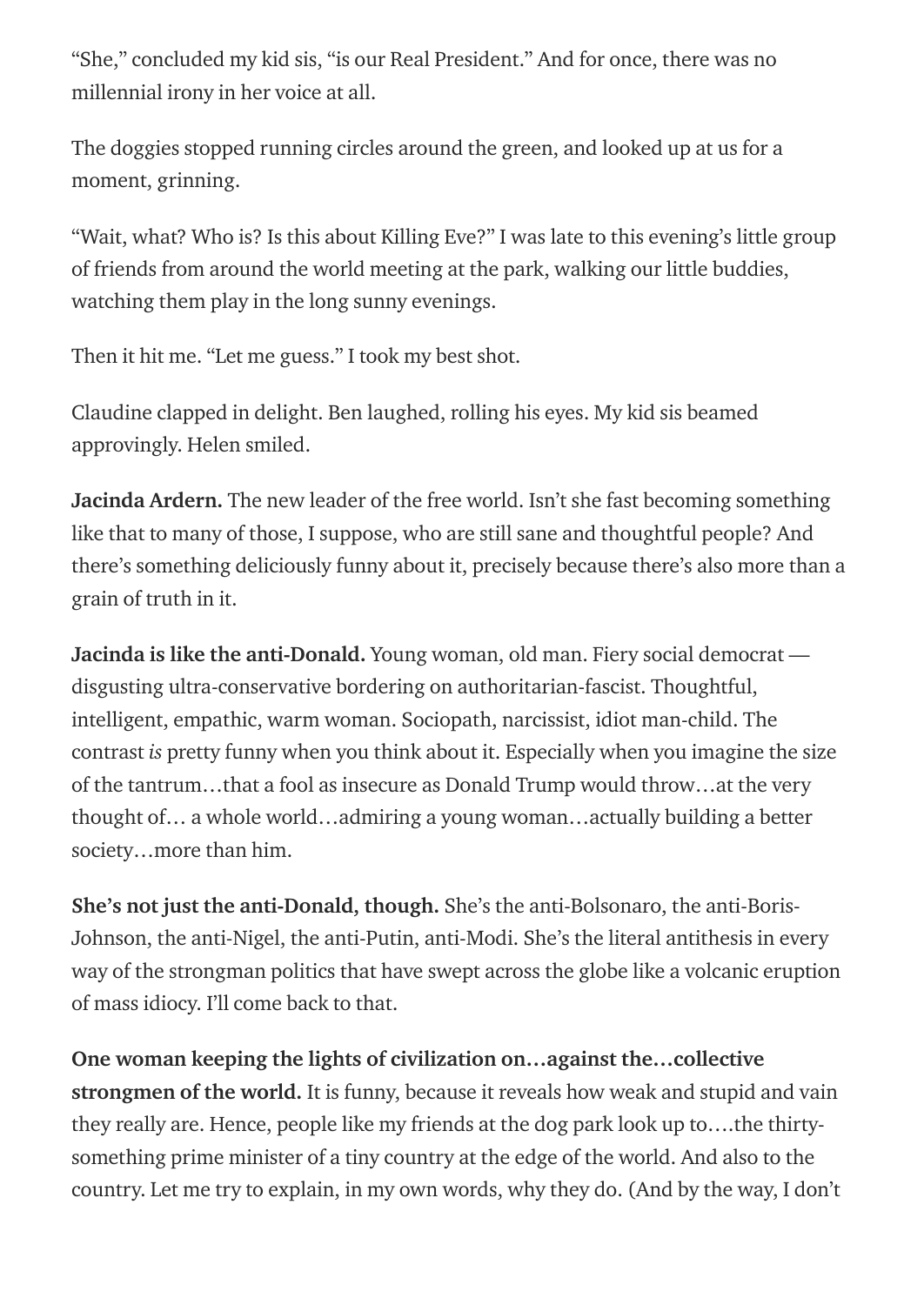say any of this out of ideology. I'm not really political, I don't care enough about it to be ideological. I'm just a pragmatist. The facts tell me this.)

Who do you see at the other end of the world? It's absurd to speak of Americans as free in any meaningful way. Nobody thoughtful can think America is a country that leads the free world anymore — and yes, I do think there is a "free world." Is America even part of the free world anymore?

Americans don't have decent healthcare, retirement, education, incomes, governance. Trust and happiness have plummeted, and suicide and hopelessness are skyrocketing. Freedom became [free-dumb](https://eand.co/how-freedom-became-free-dumb-in-america-baee33dc6476?source=your_stories_page---------------------------) in America. But in places like New Zealand, it evolved. It became the idea that we are freer when we all have expansive public goods, like healthcare, education, retirement, and so on. We are freest when we can treat everyone like a human being with dignity and worth — doesn't "everyone" include us, too? not like disposable commodities, rivals for scarce resources, adversaries in a neverending, brutal, daily contest for survival — one that ultimately makes people hated enemies — as in [America,](https://eand.co/how-the-american-idiot-made-america-a-failed-state-5656fde925b7?source=your_stories_page---------------------------) where people still don't even really know they've been [dehumanized](https://eand.co/the-age-of-suffering-how-america-abused-itself-to-death-b1b92e106581?source=your_stories_page---------------------------) that way. Americans are regressing backwards in time at light-speed fast becoming a nation of "low-wage service workers", an economists' euphemism for "servants."

When I say "new leader of the free world," I don't just mean Jacinda Ardern. I mean New Zealand. As a society. New Zealand is a textbook example of what it means to be a thriving, functioning, modern society in the 21st century. It is a leader in that sense. It ranks seventh in the Social [Progress](https://www.socialprogress.org/assets/downloads/resources/2019/2019-Social-Progress-Index-executive-summary-v2.0.pdf) Index — and is going to rise far higher after Coronavirus, easily cracking the top five or three. America, meanwhile, ranks a dismal…26th. And it's going to plummet. There's something special about New Zealand, happening in it, right about now. The world should pay attention.

As a glaring example of global leadership changing hands, New Zealand had among the world's best responses to Coronavirus. It didn't just flatten the curve. It "crunched" it, as epidemiologists say. Do you know how many people died of the virus in New Zealand? Just 21. Twenty one. How many does America have? A hundred thousand and counting. That's a stunning accomplishment. A remarkable one. Sure, New Zealand's a small country. But being a big country doesn't give you a license to just watch helplessly as thousands die. That's just a rationalization for negligence.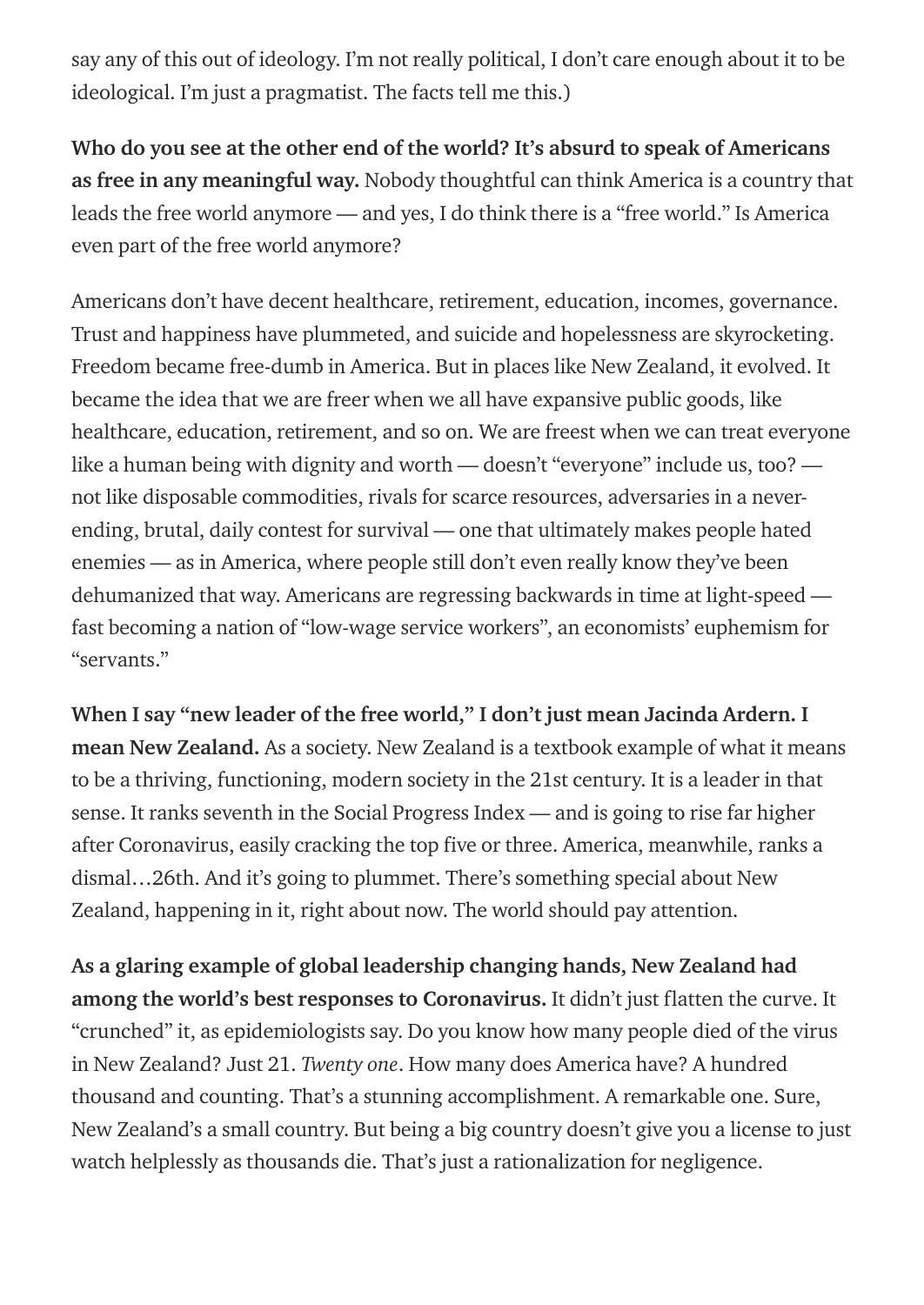New Zealand has just a handful of deaths because it did the precise opposite of what [America](https://eand.co/what-price-is-america-paying-for-trump-ninety-thousand-dead-and-counting-20e66a2bd7c1?source=your_stories_page---------------------------) did. It locked down early, it tested and traced, and so forth. In other words — shocker — it listened to scientists. Jacinda took the warnings seriously, and acted fast. Did you know that Columbia University [epidemiologists](https://eand.co/trumps-america-is-leading-the-world-in-coronavirus-deaths-despair-and-depression-5557010704c6?source=your_stories_page---------------------------) have estimated if America had done that, the death toll could easily have been cut in half — or more? That's fifty thousand needless deaths — at least. But many Americans — to the world's horror — still don't appear to care much. Why? Well, a lot of them take their cues from Trump. He first denied there was a pandemic, then he laughed, then he minimized it, then he did nothing, then [he…encouraged](https://eand.co/hello-america-is-anyone-in-charge-of-this-sinking-ship-36313c38a796?source=your_stories_page---------------------------) people to drink bleach. Result? Historic catastrophe — which is still unfolding before our very eyes.

But it's not just its world-leading Coronavirus response. New Zealand is a pioneer in many respects, today — an institutional innovator. It's testing out what's called a "well-being budget." We invest in the things which improve lives most, first. It's becoming what I might call one of the world's first eudaimonic economies. That choice is going to pay off in spades. Who doesn't want a better life — apart from, well, Americans? Isn't that precisely what we should invest in — not more Facebooks and penthouses-in-the-sky for trillionaires? A lack of investment in anything that matters is exactly how America descended into a nation of new poor, one giant servant class attending to a tiny group of ultra-rich.

Hence, by now, Jacinda has won the admiration and respect of thoughtful and intelligent people the world over. My barometer is my little dog park — my tiny group of friends from around the world, which cuts through every kind of boundary there is. Helen the CEO, Ben the cop, Claudine the consultant. They don't have much in common. Yet when Claudine joked that Jacinda is "our leader" — and she wasn't really joking — everyone laughed, because it was secretly true. Those across the world who want better societies are starting to think of Ardern as something a little like their "real" leader — not the wackos and lunatics and bigots and idiots who run their governments. They look at their societies, and wonder: "Why can't we build something a little more than New Zealand? What the hell went wrong with us?"

Now, it's easy to idealize a politician. I'm trying to tell a story that goes deeper than that — about the maturity and evolution of a society. I often say "gentle and wise New Zealand." I mean those words. It takes a society of thoughtful and gentle and wise people to elect an Ardern, just as it takes a society of grinning American Idiots to be ruled by a Trump. There is something special about New Zealanders right about now, in an unstable world, buffeted by catastrophe.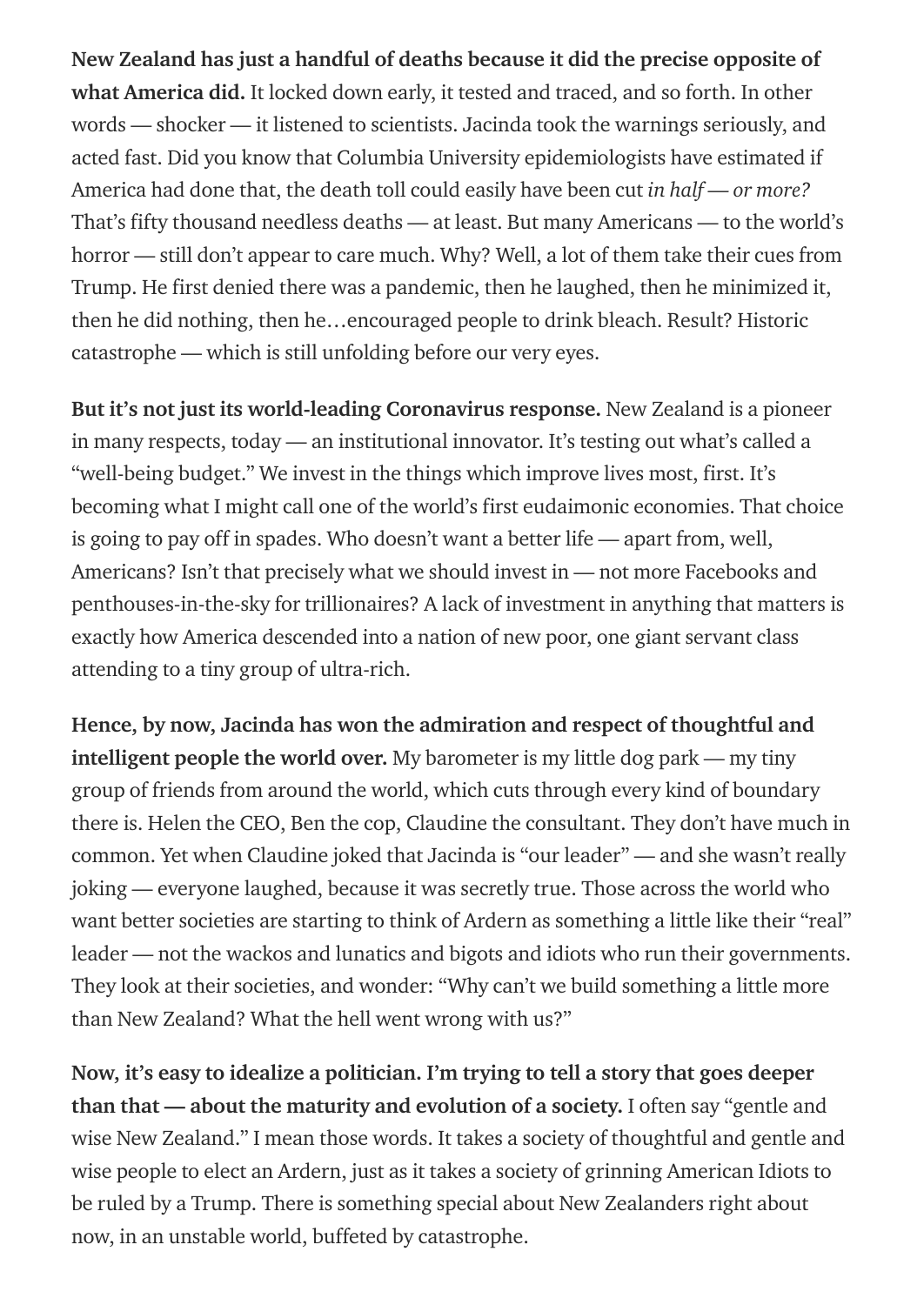You see, they did something remarkable. They bucked the rising tide of global rightwing fanaticism, led by strongmen, who are demagogues. Americans elected a Trump. Brits elected a Boris, and chose to Brexit. Indians have their Modi. Brazilians are now ruled by a cackling, preening Bolsonaro. New Zealanders did something that's still underestimated, beautiful, and funny: they gave the middle finger to the world's strongmen, collectively, and elected a…young woman from the left.

For an economist like me, it's hard to overstate how remarkable that is. I've been predicting the rise of strongman politics for about a decade ago, as economic stagnation sets in around the globe, which always triggers neo-fascist politics. That relationship is as predictable as the sunrise to me. New Zealand is one of just a handful of countries to be able to stand tall amid this fatal tide of demagoguery and strongman politics. It broke the dynamic that Britain, America, Brazil, and India, among others, fell prey to. How did it do that?

I think of New Zealand as the Canada of the East, sometimes, and Australia as it's America. I know that's an imperfect analogy. Still, let me employ it. Canada, unlike is a bilingual, bicultural society. In stark contrast to hyper-conservative America — a nation plunging backwards into medieval levels of exploitation — it's a social democracy. And Canadians are just…nice. Warm. Friendly. Everything that Americans — renowned for their hostility, aggression, selfishness, and cruelty, aren't. All that is true of New Zealand, too.

New Zealand and Canada are both societies at the edge of the world. They were the final outermost frontiers of waves of colonization. And for that reason, I think, they escaped much of the weight of terrible history in a place like America. A Promised Land like America is one which also must be purified. It's one in which the pure can enslave the impure. A Promised Land is a curse.

America and Australia developed in some of the same ways for just this reason. They weren't edges of the world — they were whole new continents to take. The Promise was too great. They are both marred by savage histories of violence and extermination. And both are still ruled by ultra-conservative politics, which reject climate change, equality, the world, the future.

It's true that New Zealand and Canada have painful histories, too. But they have gone a longer way towards making a difficult peace with that sordid history. It's easy for me to say that, of course, so they themselves must be the judge. But that is precisely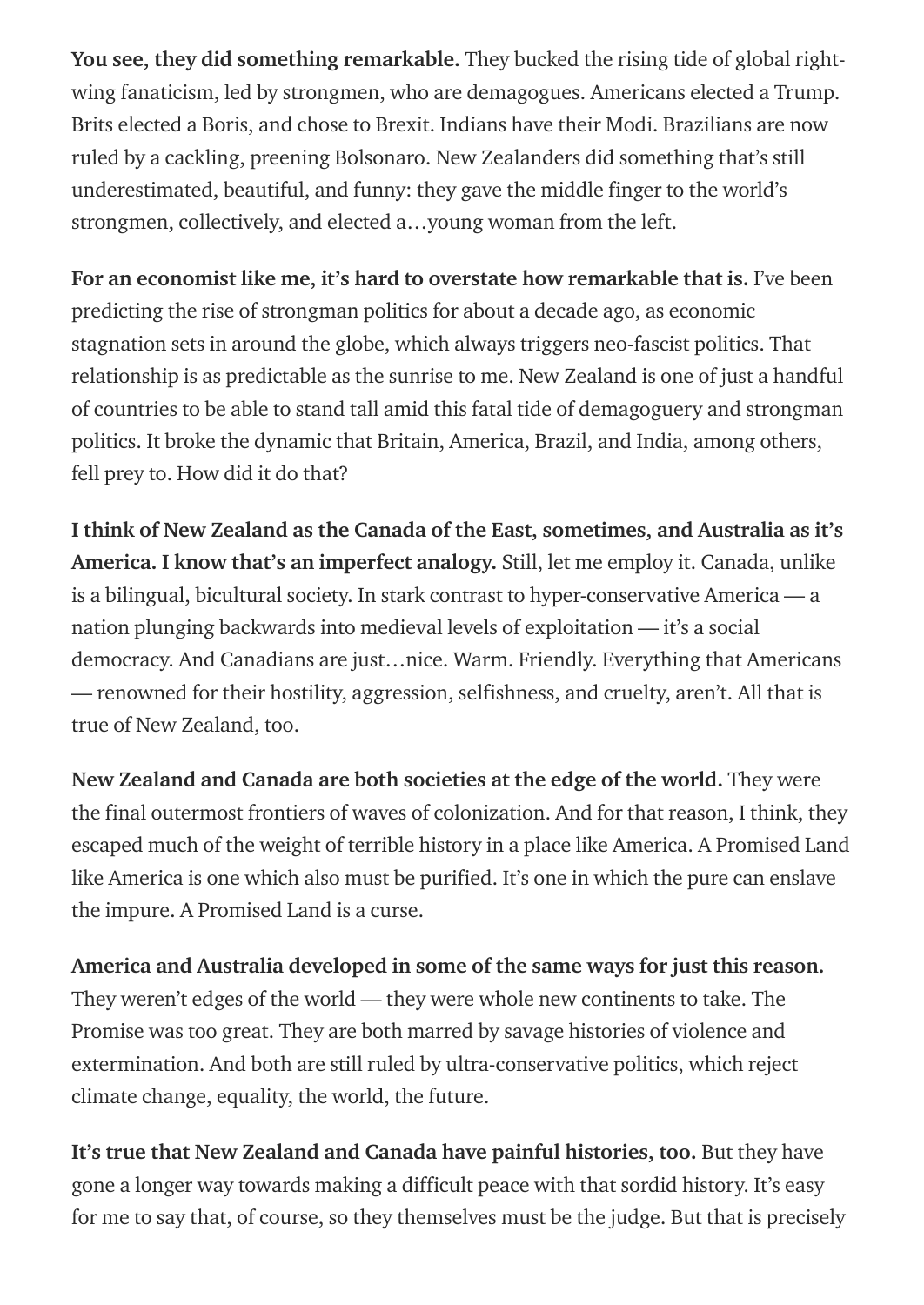the point. When I say this to New Zealanders — or most Canadians — they will say: "but we haven't done enough to make amends yet!" There is a hunger to be better people. To transcend yesterday's strife. To write history anew. In America and Australia and Britain — is that hunger even there?

New Zealand and Canada are among the world's gentlest, most progressive, most thoughtful nations. How did they get that way? My explanation is a combination of the above — societies at the edge of the world who had to do the difficult work of learning to coexist, something that Promised Lands never did. When you're at the edge of the world, there's nothing else left to exploit. You coexist — or you collapse. Still, looking backwards is one thing, and looking forward another.

You can see the power of cooperation, empathy, and warmth in the example of New Zealand very, very clearly right about now. The countries with the highest death tolls are America, Britain, and Brazil. What do they all have in common? Strongman politics. Violent, chest-beating men in charge of everything, marching armies of grinning idiots towards martyrdom. That's not a coincidence — it's a relationship. Strongmen are leading their nations to epic disaster — but many are still happily following them, partying all the way into the abyss.

Jacinda isn't just the anti-Trump. She's the anti-Trump because New Zealand is kind of the anti-America. Americans think that the opposite of America is a country like Iran or Saudi. Ironically, nothing could be further from the truth. America's a lot like those countries — replete with death penalties, mass violence, racism, religious fanaticism, and so on. The true opposite of America is a place that largely rejects the values of aggression, hostility, enmity, and cruelty.

New Zealand's stunningly successful response to Coronavirus was a product, I think, ultimately, of that: those deeper values. Ardern isn't a dictator. She couldn't have ordered people to do much of anything. It was people themselves, who, seeing the gravity of the threat, cooperated with one another. But to see the gravity of that threat requires a people who have matured emotionally far beyond, say, Americans: who possess a greater degree of empathy, warmth, courage, wisdom, purpose.

For New Zealanders themselves to have taken on Coronavirus says they are a people who have cultivated greater maturity in themselves. That sounds pretentious, overblown, but I mean it. Americans are still having pool parties…while the virus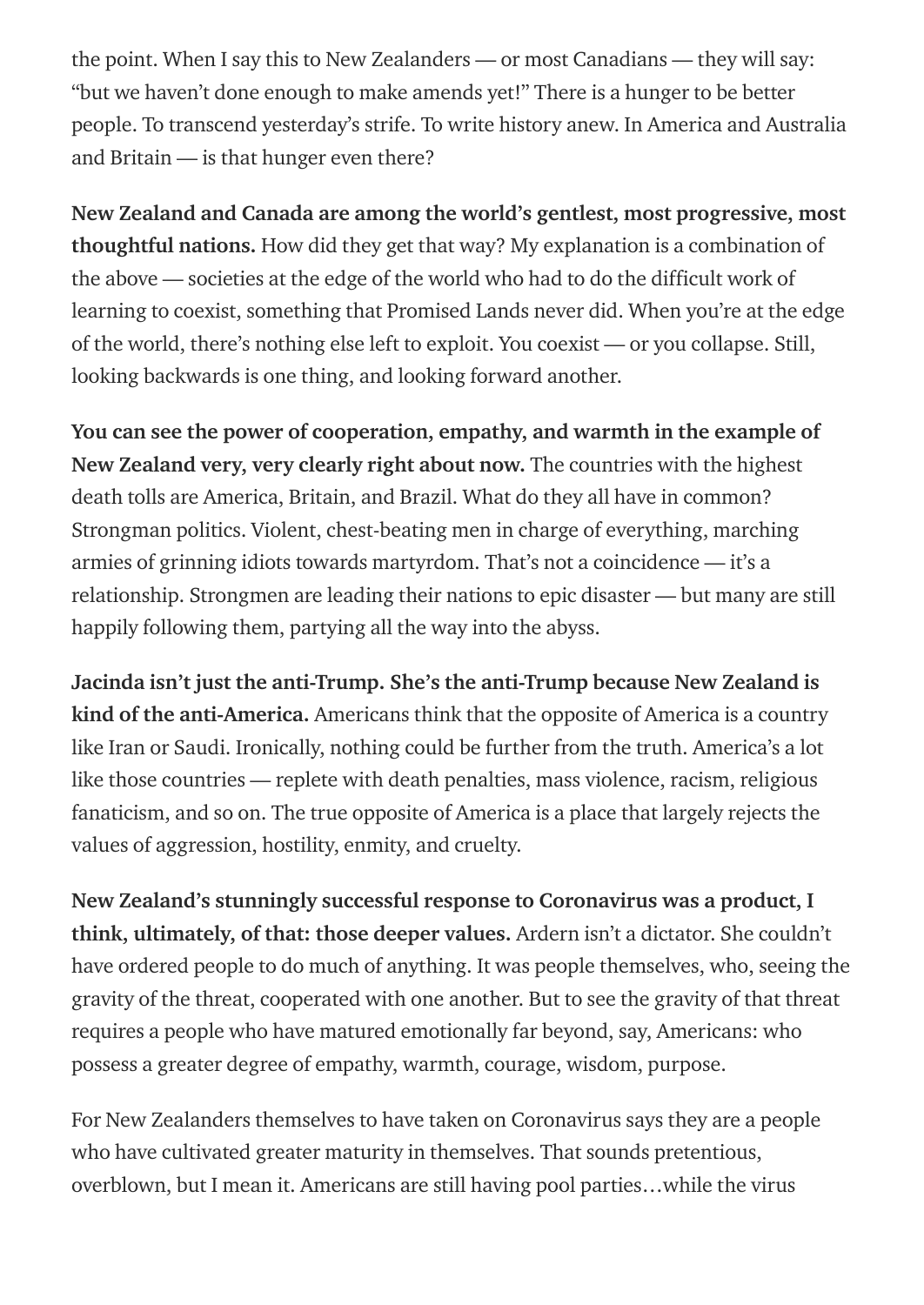hasn't even peaked yet. The story is about a whole country that the rest of us should learn from.

The future is going to require those values of [cooperation,](https://eand.co/the-future-sucks-can-we-fix-it-7ac322f6a90f?source=your_stories_page---------------------------) empathy, warmth, courage, caring. Societies with more of them are going to prosper — and those without them are going to fall. You can see that already in the example of Canada and New Zealand versus say America and Britain. This gap will only grow wider. Why?

The pandemic shut life down for a *few months*. Now imagine the effects of the catastrophes on our doorstep. Climate change, ecological collapse, mass extinction. The economic depressions and social chaos and political gridlock they yield are going to make today's look like a mere [warm-up.](https://eand.co/if-the-future-is-like-the-present-our-civilization-will-collapse-f05b2bce2d3e?source=your_stories_page---------------------------) When climate change strikes severely about a decade from now — only societies with cooperative and caring values are going to survive it best. Those with the Darwinian values of cruelty, selfishness, and hostility aren't going to survive it at all. Who's going to rebuild cities torn apart by fires and floods? Who's going to care for those who flee? What will a "job" be then?

Societies like America have a grim, grim future precisely because their Darwinian values — let the weak perish, so the strong survive! — are going to produce more and more grotesque dystopias in an age of existential threats. By contrast, societies like New Zealand and Canada are far, far better prepared. They understand the [mathematics](https://eand.co/the-economics-of-catastrophe-a18b4509d945?source=your_stories_page---------------------------) of catastrophe: pay a little bit now, to stop the problem getting much worse, spinning out of control, later. Lock down now — prevent death from reaching American levels. Do the right thing — because the right thing is how we have more of a common good. There is more to go around for everyone when we mostly do the right thing, the good thing, the natural thing.

America, by contrast, has had its entire vision of good and bad, right and wrong, perverted. What's good? What's right? Greed, cruelty, aggression, enmity. You've got to be a killer. If you don't display those values from a very young age, you're written off as soft, weak, useless, a liability. Greed is good, selfishness is perfectly fair, and what's good is me being ruthless in my pursuit of self-gratification, and indifferent to everything else. Americans might not agree with that, but the truth is that's what they're rewarded for, from school through college to the day they find a job to the day they die, because they never retire. Good guys don't win in America. Trumps do.

These qualities that Jacinda displays so abundantly — compassion, warmth, wisdom, empathy, cooperation — what are they, really? They're the precise opposite of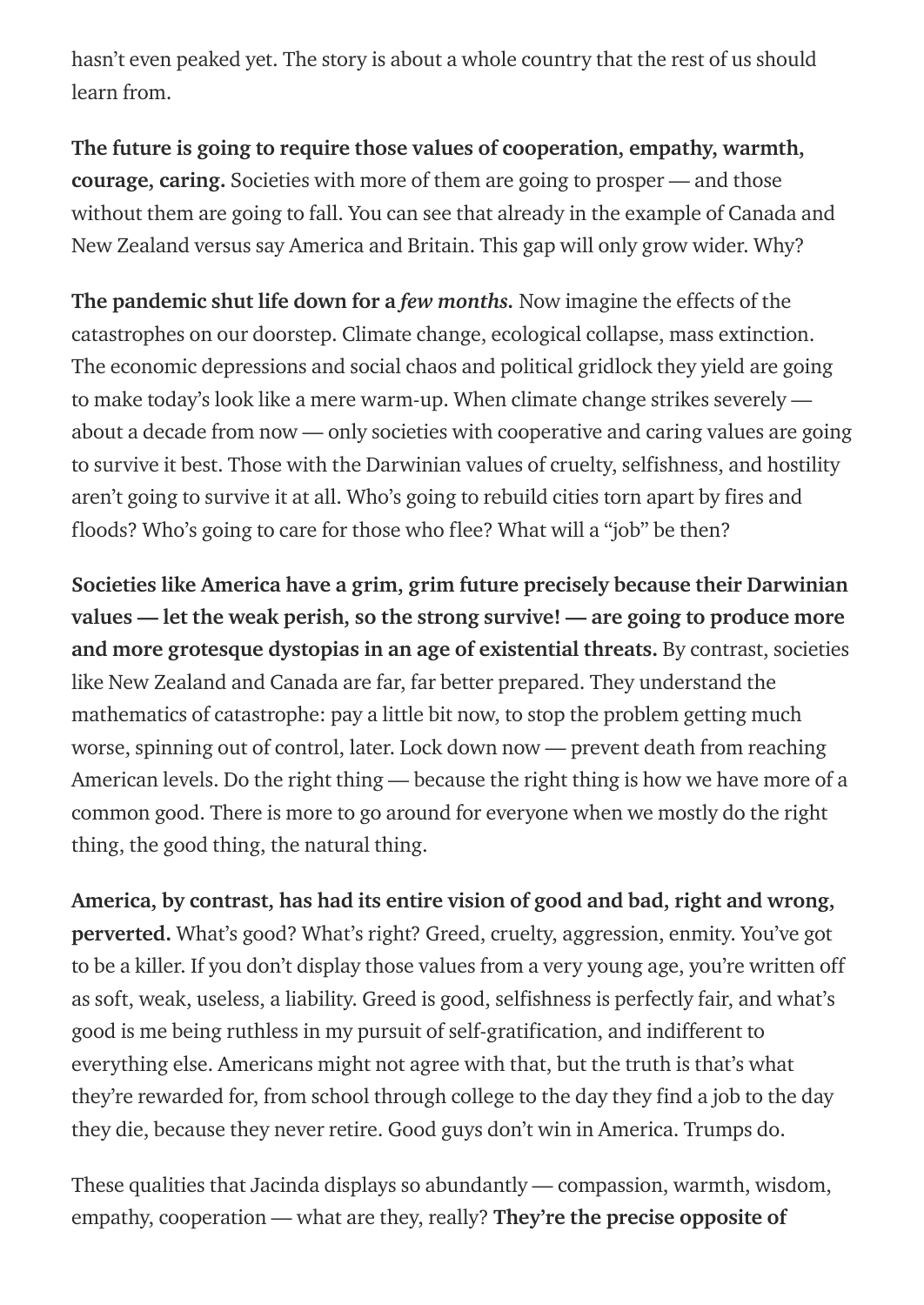patriarchy. Patrarichy: a system where men submit in order to the more violent one. Hierarchies of violence made of bands of brothers are formed this way. They carve up everything in society for their benefit — land, women, money. The brothers bond through and with violence.

Sound like America to you? It should. Think of the hazing ritual of the fraternity, like a gang beat-in. America's one of the countries in the world never to have had a female leader — and also has worse female political representation than Pakistan. America is patriarchy writ large. The bands of brothers control everything, and they do extreme violence to maintain their grip — whether needless war, or making sure a whole country goes without decent healthcare.

The result, though, is what happens in patriarchies: the most violent, stupid, brutal, idiot rises to the top. That's Donald Trump. Trump personifies the values of patriarchy. Everyone's a commodity. The point of life is personal agin, acquisition. You keep your underlings in line with intimidation and threats — and that includes a whole society. Any level of brutality and violence — a hundred [thousand](https://eand.co/what-price-is-america-paying-for-trump-ninety-thousand-dead-and-counting-20e66a2bd7c1?source=your_stories_page---------------------------) dead — isn't just acceptable, it's desirable. How else do you prove how tough and indifferent you are?

You can have a democracy, or you can have a patriarchy, but you can't have both. The results for Americans have been disastrous — mass death, economic ruin, social breakdown.

**Jacinda's values are different.** If I say they're "feminine," I'll get in trouble with the woke police. So let me just say that they're…non-patriarchal. They're human. Jacinda is that rarest of things. She is the last remaining humanist leader, perhaps, on planet earth. New Zealand is that rarest of nations, too. A wise and gentle place, seeking a better place in history. People mature and wise enough, perhaps, not to fall prey to the demagogue's seductions and the strongman's promises. And simply choose the best leader among them — no matter who she happens to be.

Let us all take a moment not just to idly admire all that. But to [learn](https://eand.co/the-future-sucks-can-we-fix-it-7ac322f6a90f?source=your_stories_page---------------------------) from it.

Umair May 2020